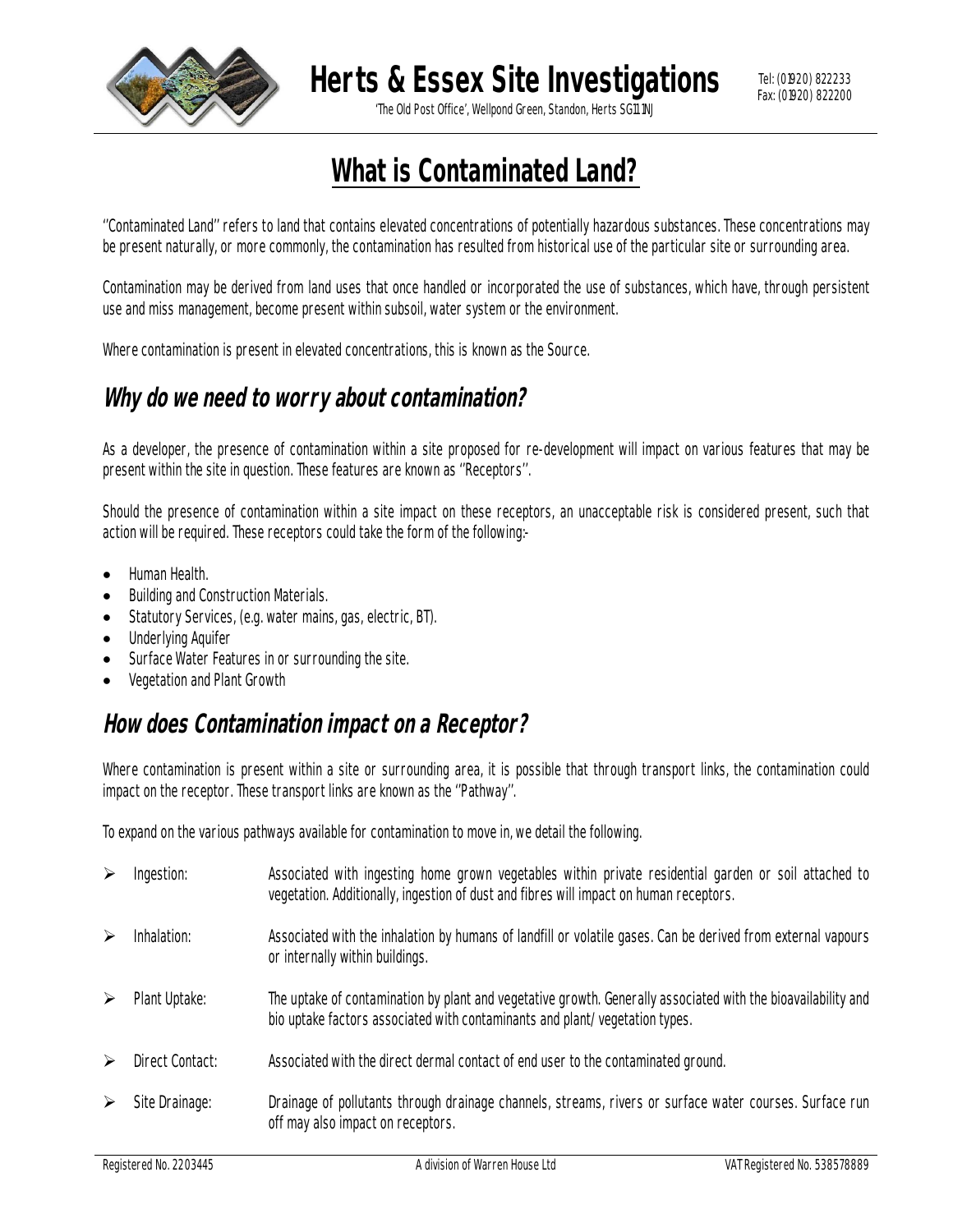

- $\triangleright$  Migration: The migration of pollutants through a soil or rock medium to a water receptor, (an underlying aquifer). Pathways can be increased/reduced through sub-structure works, (i.e. piles).
- Workforce A temporary risk to the workforce involved in the development of the site during in ground works.

# **What does this all mean?**

When considering the above, where a source-pathway-receptor is in place, a pollution chain is considered present such that an unacceptable risk is known to exist within the site. Action must be taken in order to break this chain.



Should one or another of these features be absent from the pollution chain, the chain is broken such that risk is no longer present, i.e.

''Should contamination from Nickel be present within a site, and the site proposed to be developed for private gardens, a ''Source'' is in place, (i.e. the Nickel), a ''Receptor'', (in the form the human receptor who owns the garden), and the ''Pathway, (which will form ingestion, plant uptake, direct contact, site drainage, migration and the workforce).

If the design were to change to incorporate hard landscaping in the form of paving or concrete, the pathway would be removed for all but the workforce who would take appropriate health and safety action, (i.e. gloves and masks, etc.). Therefore the pollution chain would be broken and the risk removed''.

This forms the essence of contaminated land risk assessment and incorporates the derivation of what is an acceptable concentration of pollutant above which risk is present, the assessment of the pathways in place and the receptors that may be impacted on by the contamination.

Obviously, within sites across the U.K, the assessment will take the form of a number of different contaminants, which makes the assessment that much more difficult. This, in essence, is what is undertaken in a contaminated land assessment.

#### **How do we make this assessment?**

In order to make this assessment, Herts & Essex Site Investigations get an instruction to undertake a land quality risk assessment from yourselves.

At this point, we approach all relevant sources in order to gain historical data relating to the site and surrounding area in question which is gained from a number of sources. Invariably, this will involve a number of visits to relevant authorities/companies and incorporate a site walk over survey of the site and surrounding area.

We undertake the assessment gathering information on historical uses of the site and the potential contaminants that may have been used within that site, (i.e. Garage would incorporate fuels, degreasants, metals, organic compounds etc). We gather this information from documentation provided by the Government and associated bodies and local information where available.

Within this data, the potential sources of contamination are identified and within the assessment, geological and topographical features are also identified to form pathways/receptors.